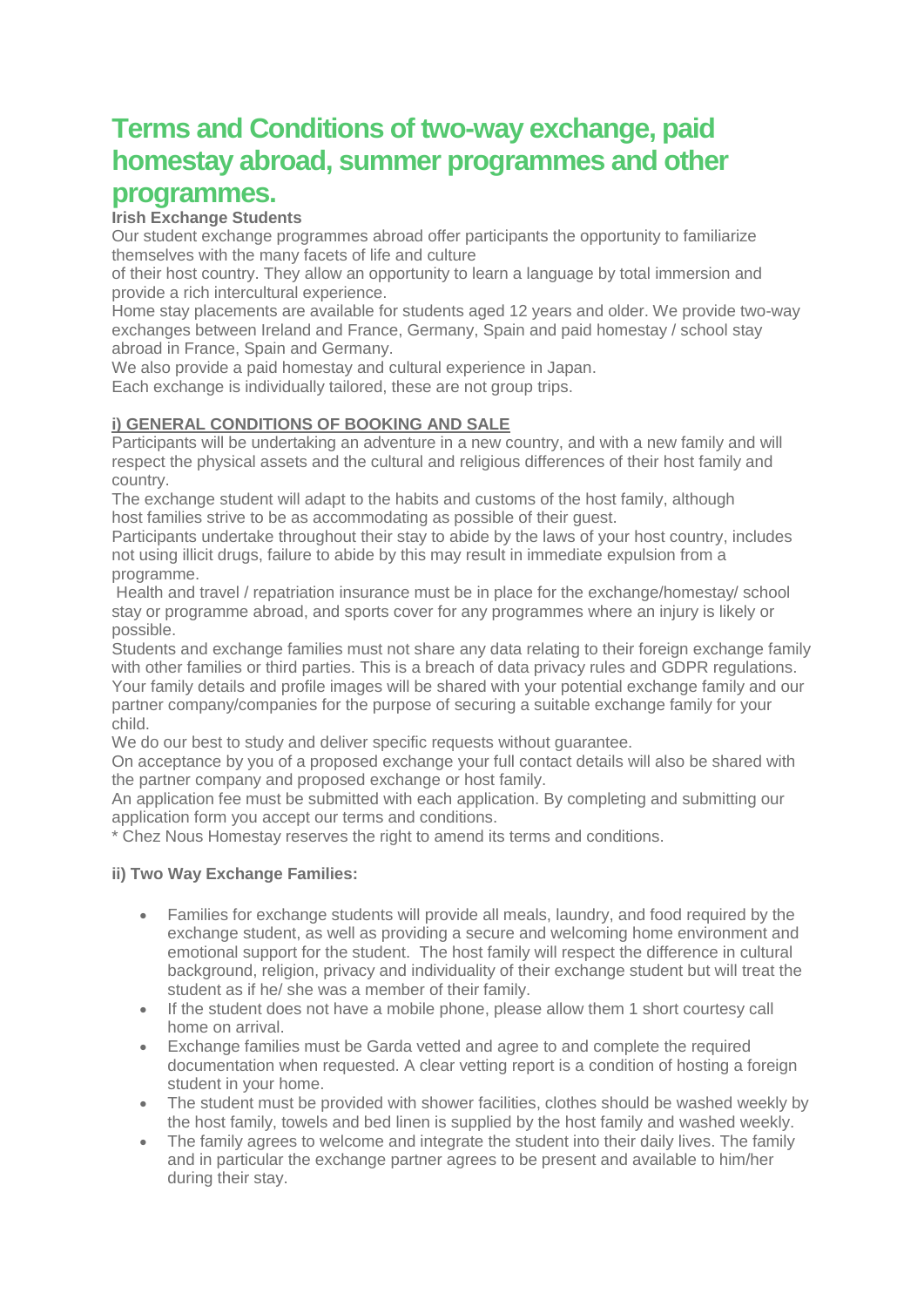- The family arranges to arrange school attendance if the Irish section of the exchange takes place during the school year. (Any school fees due are the responsibility of the visiting student and must be agreed in advance with the student's parents/guardians)
- Visits and outings and cost of same are agreed between the respective families.
- Airport pick up and transfers must be provided by the exchange family.
- Exchange students under 18 years of age will be under the supervision and guardianship of the host family.
- For two-way exchanges, 'Exchange families' agree to facilitate consecutive exchanges for their respective children at a time agreed.
- An individual application is required for every exchange student.
- Exchange families should have an operational travel insurance, home insurance policy or other applicable policy. Chez Nous Homestay will not be liable for any damages, losses injuries or accidents, delays or cancellations while travelling or caused by your child while abroad or by a student visiting your home.

# **iii) Two-way Student Exchange Prices.**

An application fee of €100 must accompany all applications.

For a short two-way exchange, up to 4 weeks duration prices start at €350. The fee for 4- 8 weeks is €500 including the application fee.

This price does not include flights, other transportation, insurance or other expenses. Children should bring pocket money for personal requirements.

#### **iv) Two-way exchange: Payment terms**

\*An application fee of €100 is submitted with each application and is non-refundable if we find a placement for you. We refund the fee if we cannot propose an exchange partner for you. Host family / exchange family contact details are supplied to you after we receive final payment of amounts invoiced.

\* When we confirm that an exchange family is available you should accept or decline the offer within seven days. Non-engagement / non-correspondence may be interpreted as declining the proposed family. Once you agree to accept the proposed family full payment must be made. \* Chez Nous Homestay Limited reserve the right to cancel a departure, if the balance has not been paid within the time expected.

## **v) Cancellation of the program by the participant after the placement is confirmed and paid. Two-way exchanges.**

No refund is made after exchange family details have been supplied to you.

If your child has travelled abroad and completed the first part of a two way exchange and you cannot subsequently facilitate the return exchange visit , you agree to pay us an additional fee of €350 / week of exchange so we can arrange a suitable paid home stay in Ireland for the foreign student.

# **vi) Our Two-way exchange offer:**

We facilitate the introduction of two families who wish to organize a cultural and linguistic exchange for a child of each family designated by name in the registration form. This service makes introductions, it is not an obligation to ensure a particular result.

We will use all means necessary to allow the connection between two families wishing to send their child to a foreign family and to receive in return a child of the foreign family.

We undertake the following actions: - Search for families - Review of family

application, registration forms, references and vetting as appropriate

- Process school references - Connecting Families. - Follow-up for information about the relationship between families

**We do not take responsibility for the following aspects of the exchange**, which are taken care of by both families for their children: - Relationships between families and children - Booking and purchase of transport tickets for the child - Organization of the agreed return journey - Physical organization of accommodation and catering - Organization of trips and visits during the stay - Agreements for authorization or non-authorization of hospitalization and surgical operations - Obtaining insurance covering the risks related to this trip and this exchange - Consequences of physical or material damage, offences, accidents and deaths. This list is non-exhaustive and not limiting.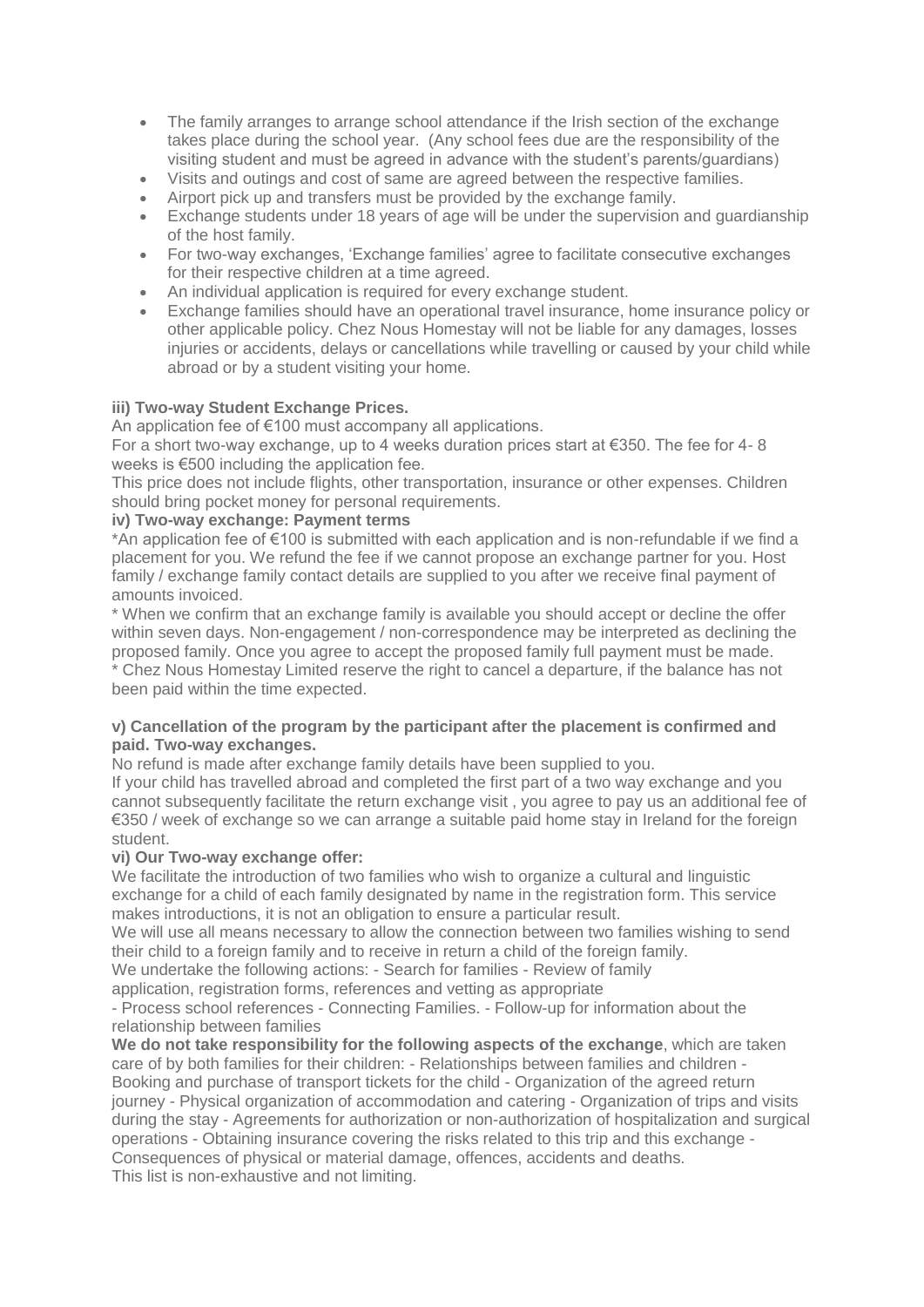# **vii) Travel , departures and arrivals**

The participants organize their own return flights.

For two way exchanges the exchange families arrange airport transfer for their exchange student.

A permission to travel, delegation of parental authority and medical consent form must be carried by the student when going abroad.

We supply these forms to you as part of the application process.

## viii) **Health & Insurance Requirements**

**\*** Each student must have a valid travel / repatriation insurance and carry their European Health Insurance card with them and have a sports or activities based cover if their visit entails exposure to associated risks of injury.

\* If you have private medical insurance for your child, please include a photocopy of the Insurance Company, the policy number, emergency contact details and procedures for the host family abroad. Complete a delegation of parental authority form to allow the exchange family to act in loco parentis in the event of medical emergency.

\* Neither Chez Nous Homestay nor any of its members can accept any responsibility for any problems due to an illness or accident or incident that may occur to your child, or the loss of clothing or personal items during their journey or stay abroad.

\* Parents applying to send their child on a stay abroad are confirming that there is no medical or behavioural matter or psychological issue which would make them unsuited to an exchange or homestay abroad. Parents /legal guardians accept full liability for all medical costs incurred through any necessary medical treatment while abroad.

#### **ix) Discipline and civil liability of the participant whether travelling abroad on two-way exchange, a paid homestay a school stay abroad or any other programme through us.** \* Parents/guardians are responsible for any damage to a third party, by their child, during the

stay.

\* Students must abide by the laws of the country they are visiting. Breach of the law may result in immediate expulsion from the programme and return home at your own expense.

\* Students will respect the rules set by the host family acting in Loco parentis and any school rules while abroad.

\* Students under 18 undertake not to take illicit drugs or abuse prescribed drugs, not to drink alcohol or engage in sexual activity for the duration of the programme, from departure to arrival back home. They undertake not to be involved in any association or activity or violent or racist behaviour likely to endanger their safety for the duration of the stay abroad. Breach of any of these points may result in immediate expulsion from the course and return home at your own expense.

\* Students agree to participate fully in programme proposed and to integrate with the family, to participate in daily activities and family routines and not to spend long periods of time

in their rooms and on their smart phones, this is detrimental to language progression.

\* It is the student who must adapt to the ways of their host country and host family and adapt to their routines and not the other way around.

\* Students agree to attend school or activity programme booked and not ask to be excused unless by certified illness.

\* Any concerns during the stay abroad should be notified to the local coordinator as soon as possible and always before the termination of the placement.

\* Receipt of your application form and acceptance of our programme offer implies agreement to our terms and conditions.

#### **x) One way exchanges/ paid homestay abroad/summer programmes abroad all other offers. Conditions as above except ii,iii,iv,v,vi,**

**\*** Unless booking an activity programme in the immersion homestay no specific activities are proposed apart from the activities of the host families.

\* While matching students with host families we endeavour to keep in mind their specific requests but these cannot be guaranteed.